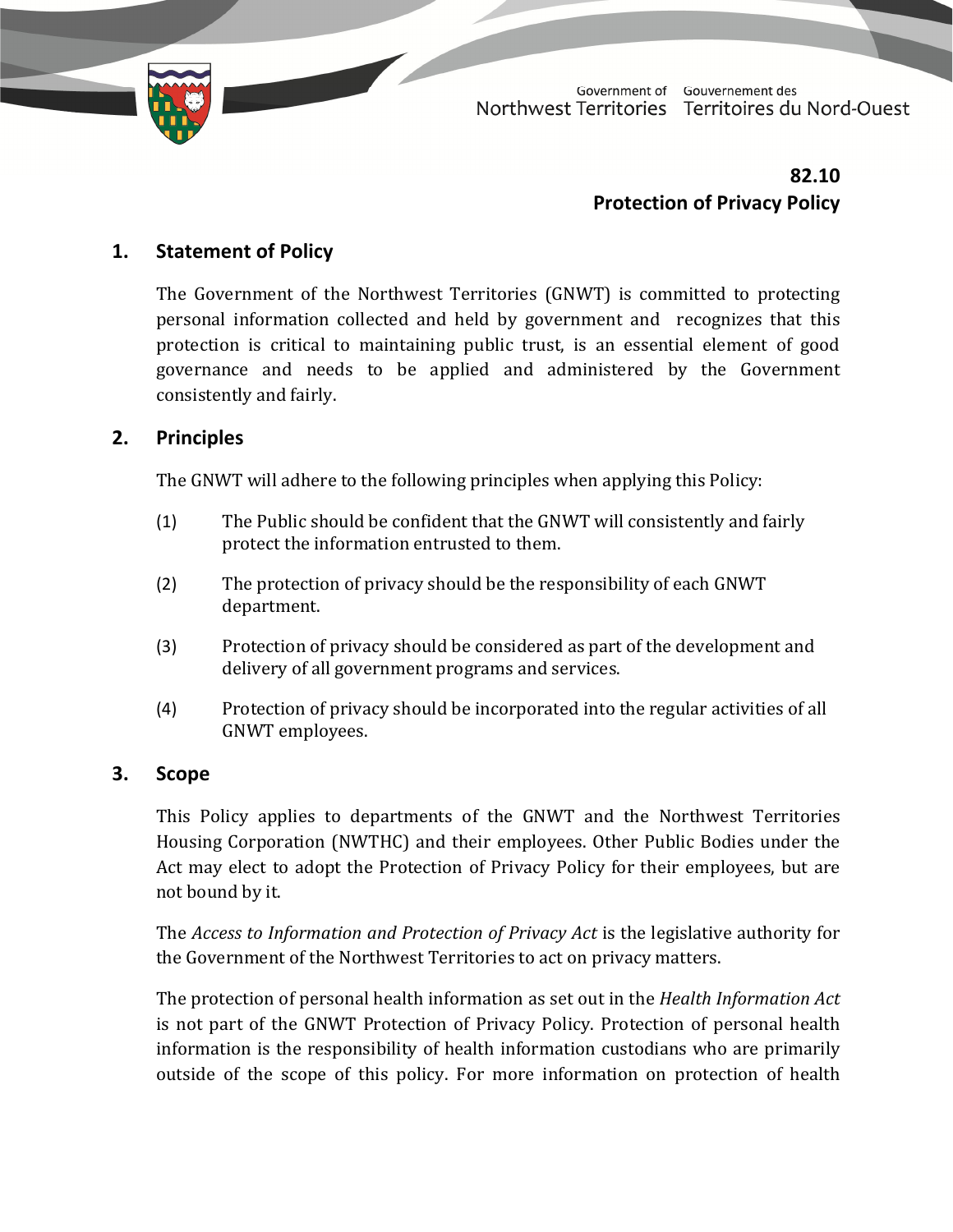information please contact the Chief Health Privacy Officer at the Department of Health and Social Services.

#### **4. Definitions**

The following terms apply to this Policy:

**Deputy Heads** – The deputy minister of a department, the chief executive officer of a public committee, board or council or such person as may be appointed as deputy head. 

**Personal Information** - Means information about an identifiable individual as defined in the *Access* to *Information* and *Protection* of *Privacy Act* (the Act).

**Departmental Privacy Officer** - Is the senior management individual designated by a Deputy Head to be responsible for privacy and the implementation of this Policy and the departmental privacy management program.

**Privacy Breach** – "Privacy Breach" is an unauthorized access, collection, use, or disclosure of personal information, whether accidental or deliberate, that is not authorized by the Act.

**Privacy Impact Assessment** - Is the principal tool used in Canada to ensure that programs and information technology systems and applications are compliant with the jurisdictions' privacy laws.

**Personal Information Sharing Agreement** – Is an agreement between a GNWT department and either another GNWT pubic body, or federal government department that sets the conditions regarding the collection, use and/or disclosure of personal information. 

# **5. Authority and Accountability**

#### **(1) General**

This Policy is issued under the authority of the Executive Council. The authority to make exceptions and approve revisions to this Policy rests with the Executive Council. Authority and accountability is further defined as follows:

#### (a) Ministers

Ministers are accountable for the implementation of this Policy in their departments.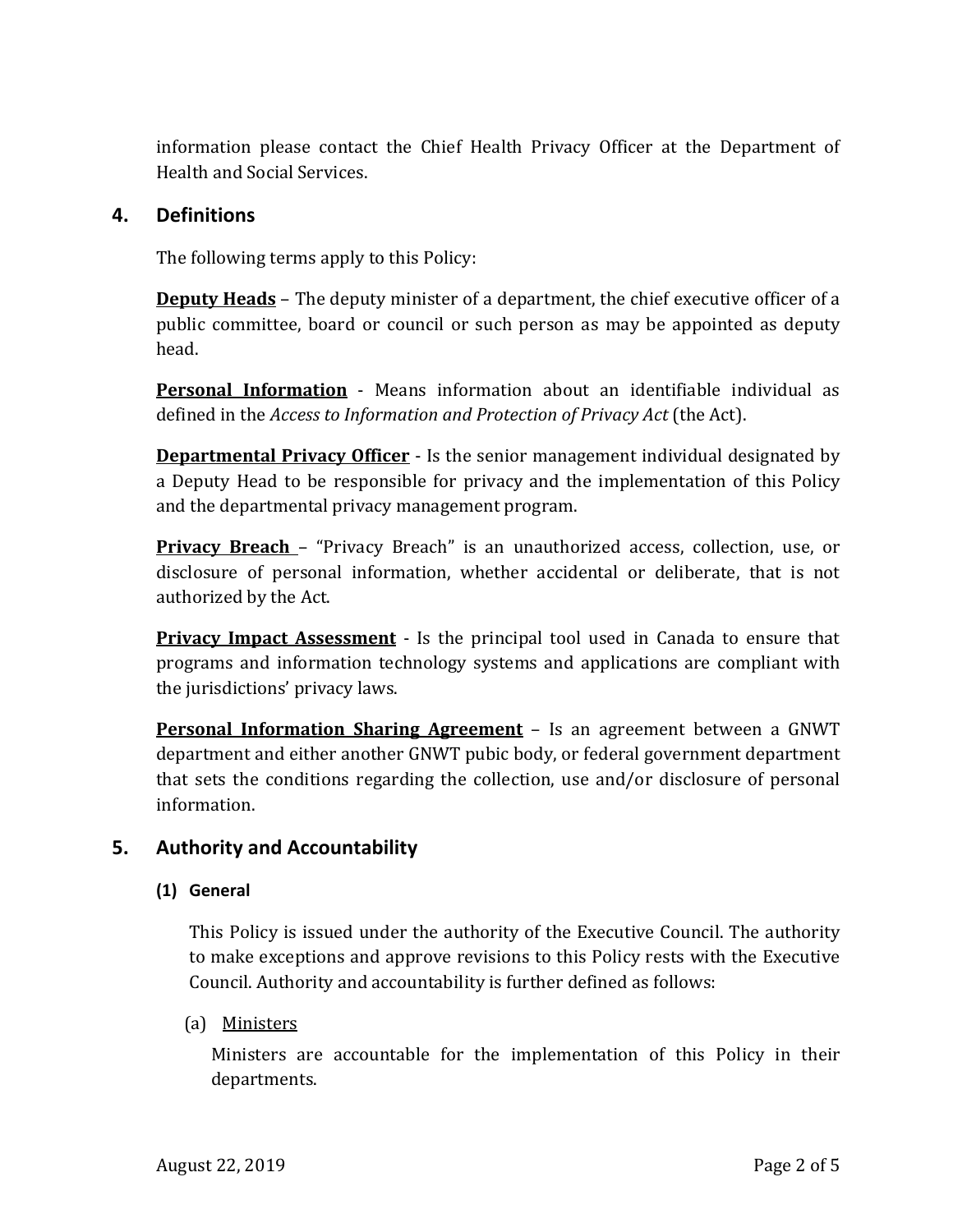#### (b) Deputy Heads

Deputy Heads are accountable for the administration of this Policy in their own department.

#### **(2) Specific**

- (a) Minister of Justice may:
	- (i) Make recommendations to the Executive Council on amendments to this Policy.
	- (ii) Establish guidelines on the application of this Policy and the development of departmental privacy management programs.
- (b) Deputy Minister of Justice may:
	- $(i)$  Report to the Minister on the implementation of the Policy and make recommendations on amendments.
	- (ii) Provide advice to Deputy Heads on this Policy and the development of departmental privacy management programs.
	- (iii) Coordinate effective communication on protection of privacy throughout the GNWT.
- (c) Deputy Heads will:
	- (i) Promote and implement the Policy within their department.
	- (ii) Ensure that the activities of the department are compliant with this Policy and the supporting guidelines.
	- (iii) Monitor the effectiveness of the Policy and the guidelines.
	- (iv) Designate a member of their Senior Management Team as a Departmental Privacy Officer.

#### **6. Provisions**

#### **(1) Privacy Management Program**

Guidelines for developing a privacy management program, privacy training and a Protection of Privacy procedures manual, will be established and maintained by the Department of Justice to support government departments in implementing and promoting good privacy practices based on established privacy standards which,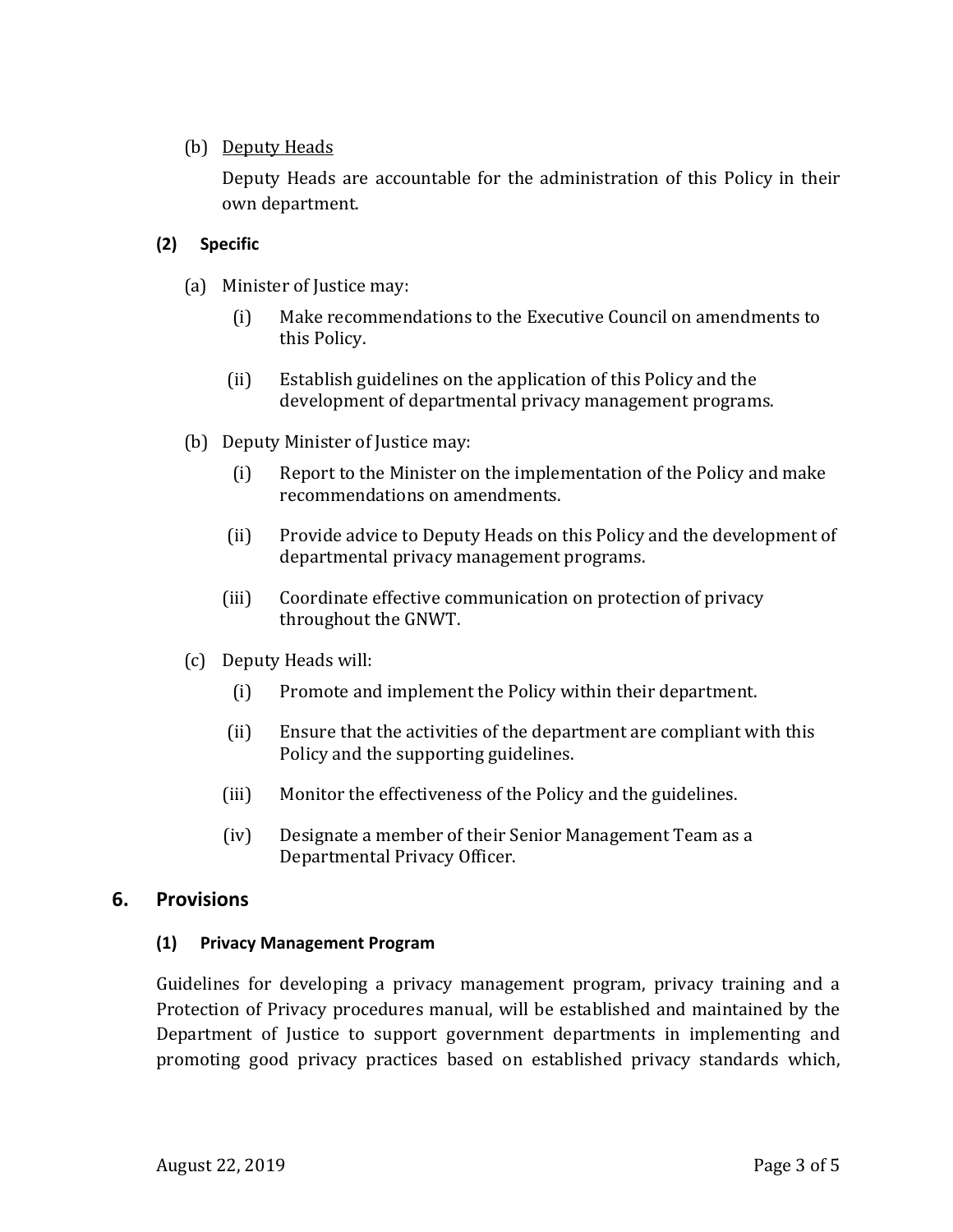taken as a whole, will constitute the development of departmental specific privacy management programs.

# **(2) Privacy Breach Reporting**

Upon discovery of a privacy breach, employees must immediately report actual or suspected Privacy Breaches to their Departmental Privacy Officer, who is responsible for reporting the breach to the Deputy Head and program lead.

The Deputy Head, in consultation with the Department of Justice, GNWT Access and Privacy Office, must report the breach to the Information and Privacy Commissioner, in accordance with the Act, if the breach of privacy is considered material.

### **(3) Privacy Impact Assessment**

A privacy impact assessment must be conducted by a public body to determine if a proposed enactment, system, project, program or service that involves the collection, use or disclosure of personal information will meet the requirements of Part 2 (Protection of Privacy) of the Act. A copy of the privacy impact assessment must be provided to the Department's Deputy Minister, and the Department's Privacy Officer, for review or comment.

A privacy impact assessment must also be conducted for any proposed common or integrated program or service. This must be submitted to the Information and Privacy Commissioner for review and comment at an early stage of developing the common or integrated program or service.

#### **(4) Personal Information Sharing Agreement**

A personal information sharing agreement is required between a department and another department or public body (defined in the *Access to Information and Protection of Privacy Regulations*) or a person or a group of persons, to set out the conditions on the collection, use or disclosure of personal information by the parties to the agreement. These agreements may also be developed with other provincial or territorial governments and their departments.